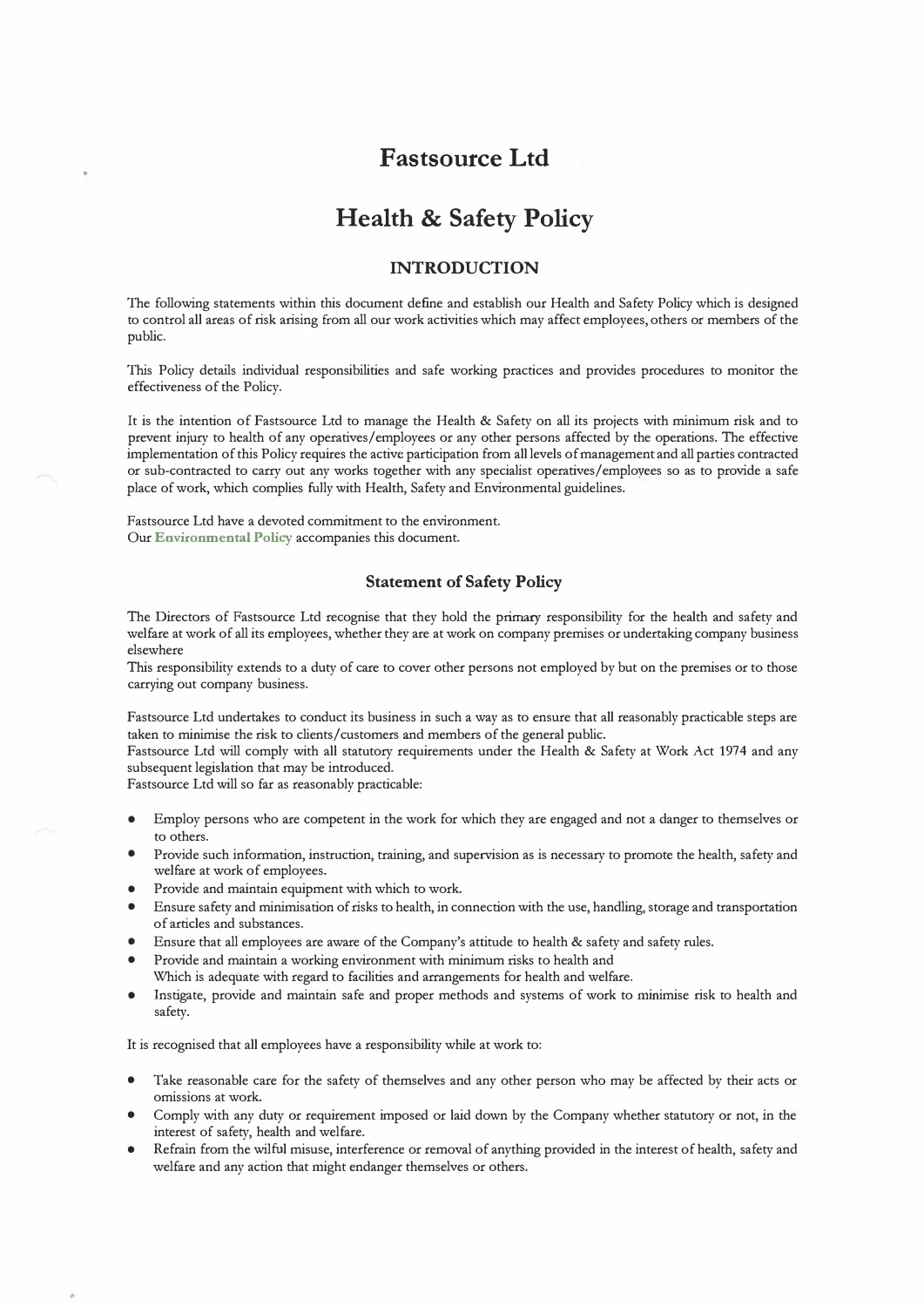For and on behalf of Fastsource Ltd:

 $\mathcal{L}^{\text{max}}$ 

i S

Signed: Keith Blaskett - Managing Director Date: 01-01-2022

 $\widetilde{E}$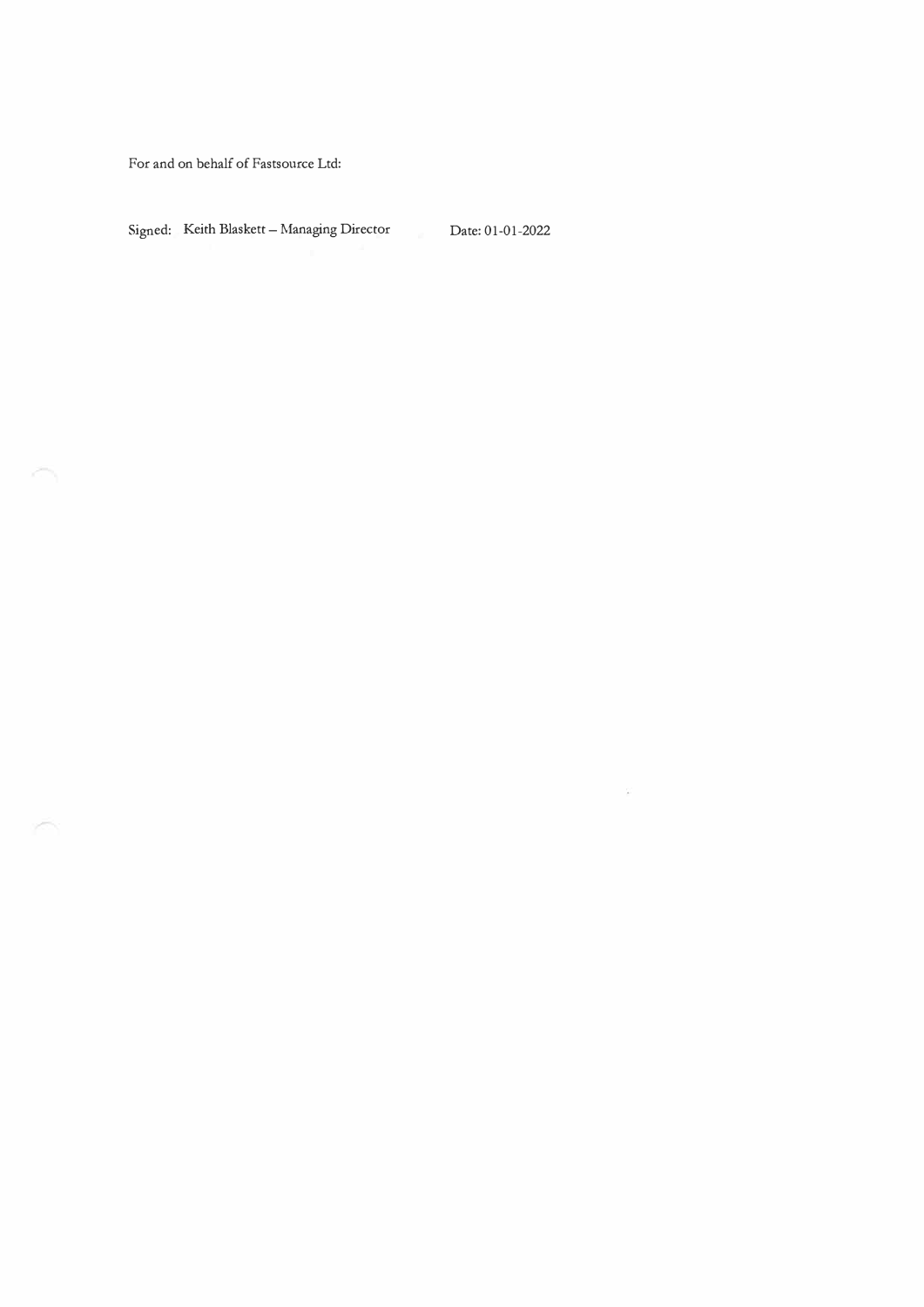The overall and final responsibility for Health and Safety in the organisation is / are that of the Director(s); Keith Blaskett.

The mentioned director(s) is / are responsible for this policy being carried out.

The Health & Safety assistant(s) / competent person(s); . The aforementioned form part of the safety committee.

will be responsible as staff health and safety representatives. The aforementioned form the workforce safety committee who meet quarterly.

The following persons are responsible for Health & Safety in particular areas:



All staff have the responsibility to co-operate with the management named above to achieve a healthy and safe workplace and to take care of themselves and others.

Other delegated responsibilities are set out in specific areas of this policy.

### General Arrangements

Accidents / Action:

Accidents can be reported by the following methods: by Internet reporting use hse.gov.uk or www.riddor.gov.uk The specific F2508 form to be used is set out and available online.

The person responsible for investigating accidents: Office: Workshop / On site: (PERSES Ltd will supply accident investigation support)

Person responsible for ensuring the accident record book is kept up to date is: . The "Accident" book is located in the main office.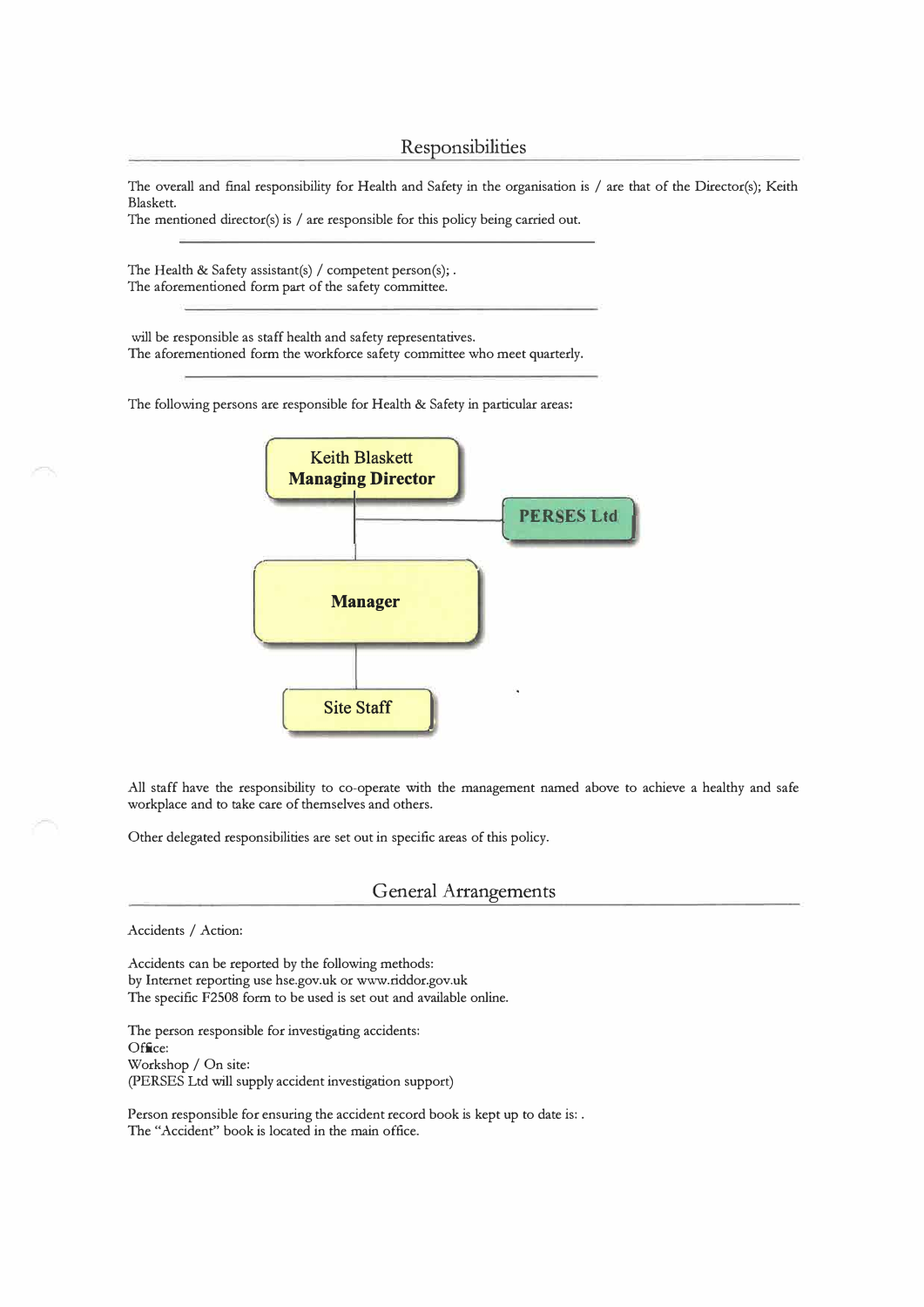First Aid / Action: Trained Qualified First Aiders:

First Aid box is / are located in the . is responsible for its condition in the office. { { vehiclesfirstaidboxcondition}} is responsible for their condition in all company vehicles.

## House Keeping and Premises Actions

Cleanliness: The employed cleaners are responsible for the general cleaning of the office together with cleaning the kitchen area and the toilets.

Workshop/ Yard; the workshop operatives are responsible for the general cleaning of the workshop and yard; this includes general clean ups throughout the work periods.

All staff are required to use the facilities provided for cleanliness.

Waste disposal: The cleaners are responsible for emptying buckets and putting contents into waste disposal bags provided Workshop operatives undertake general clean ups throughout the work periods.

Canteen: It is the responsibility of all staff to ensure that the canteen is kept in a sanitary condition.

Cleaning Equipment: is kept kitchen area no other type of materials shall be stored here.

Toilets: It is the responsibility of all staff to ensure that the toilets are kept in a sanitary condition.

Safe Stacking and Storage: Office area, all filing cabinets must be left closed. Boxes must not be stacked too high. Workshop area, workshop benches drawers and doors must be left closed. Materials in use must not be stacked too high.

Marking and keeping clear Gangways, exits etc: All doors must be marked up with appropriate signs for action. Keep workplaces tidy and free from obstruction.

Checking Office Equipment:

In the event of breakdown, only suppliers / authorised / repairers should attempt to effect repairs. No items of equipment should be left in a place, which could be deemed dangerous.

#### Checking Workshop Equipment:

In the event of breakdown, only suppliers / authorised / repairers should attempt to effect repairs. No items of equipment should be left in a place, which could be deemed dangerous.

Special access to particular places: Not applicable

Electrical Equipment/ P.A.T. Action

Routine for inspecting Plugs and Cables for loose connections and faults: All staff should remain vigilant at all times and report any faults or loose connectors, to management who will arrange remedial action.

Rules for extension leads and Portable Equipment:

All Equipment to be used in compliance with manufacturer's instructions. Any extension leads permanently placed in what could be deemed a hazardous position, must be secured with cable guards and incorporate the use of an RCD unit.

Electrical Equipment (Office): Require to be PAT tested every two years. Hard Wire Testing: Every five years

Electrical Equipment (Workshop area):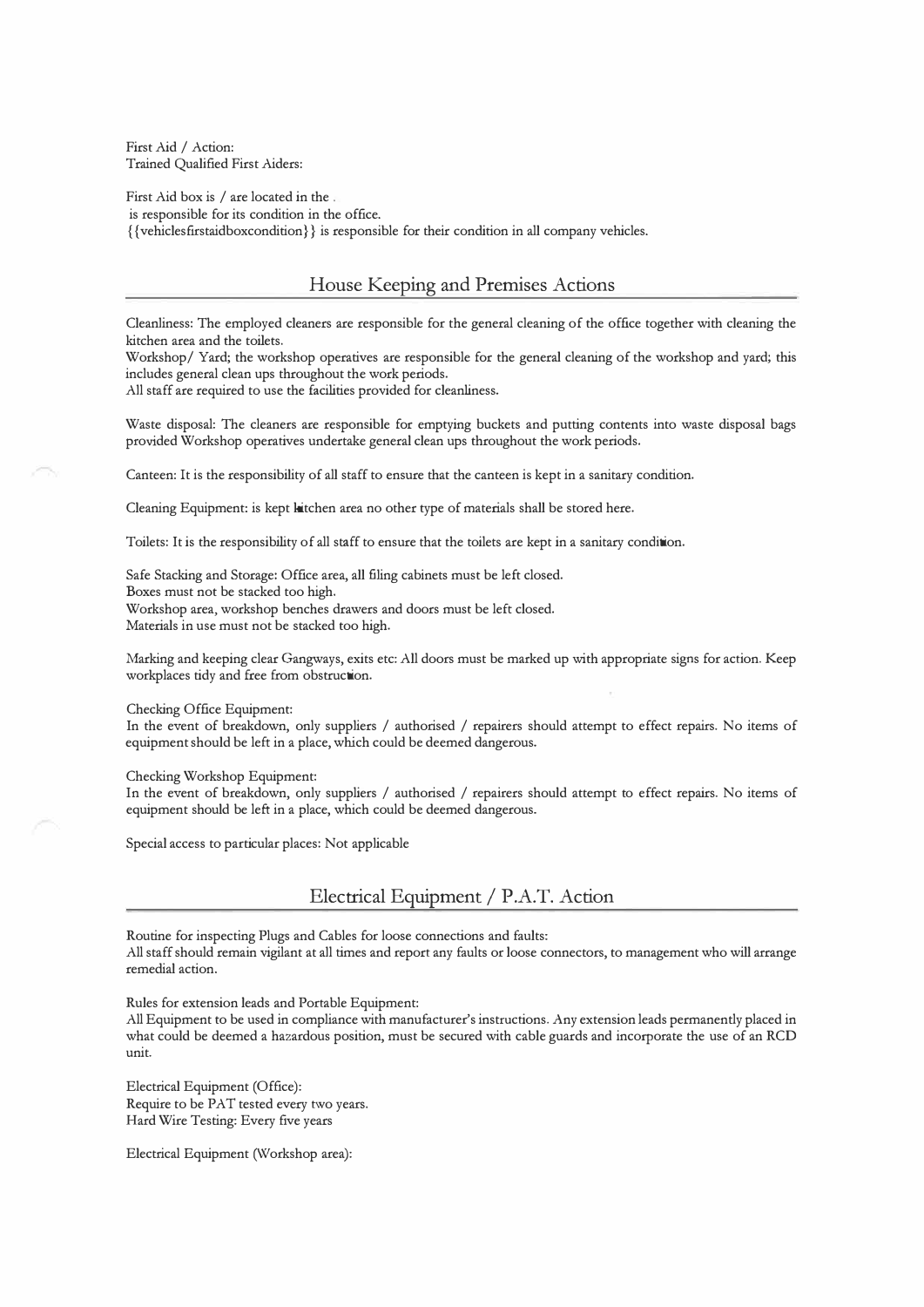Require to be PAT tested annually (hand tools should be tested every three months) Hard Wire Testing: Every five years Special note: High usage equipment should be tested every six months.

Fastsource Ltd will have a competent member of staff check all Electrical Equipment throughout the whole company, as per the above recommendations using a PAT tester, with records kept.

### Machinery / Plant Maintenance

Routine for Machinery / Plant

All staff should remain vigilant at all times and report any plant and machinery / plant faults to management who will arrange remedial action. All machinery will receive maintenance and records kept in accordance with the Provision and use of Work Equipment Regulations 1998 (PUWER 2)

will ensure that all Plant / Equipment is maintained in line with manufacturer's instructions and legislative standards and for ensuring all new equipment meets suitable legislative standards prior to purchase.

# Scaffolding/ Tower Components Checks

All staff should remain vigilant at all times and report any tower scaffolds - scaffolding components or board faults to management who will arrange remedial action. All scaffolding elements receive regular safety condition checks and records kept.

# Manual Handling

The company undertakes to ensure that every step will be taken to avoid the need for employees to carry out Manual Handling Operations (MHO) which involves a risk of being injured. An individual policy in relation to manual handling is issued to all employees during their induction training.

## On Site Working

All on site working are managed by .

A pre-start meeting will be held prior to the start of each project and toolbox talks will take place at regular times throughout the works phase. Key hazards and risks will be discussed fully, and any safety control required will be instated. Risk assessments for all identified hazards will be issued / explained and acknowledged by all company operatives prior to the start of the works.

# Training/ Competence Action

Persons responsible for training:

The Main training requirements for Fastsource Ltd lie within the office, the workshop / yard areas, and while carrying out client / works / maintenance activities etc.

The general administration team will ensure that all employees receive full induction training and that all training is monitored.

Special training requirements in relation to the office and workshop personnel:

l.T. in General, Display Screen Equipment, Manual Handling, Machinery Safety, PPE, COSHH, Slips, Trips, Falls, General Safety Measures etc.

Fastsource Ltdoperatives training: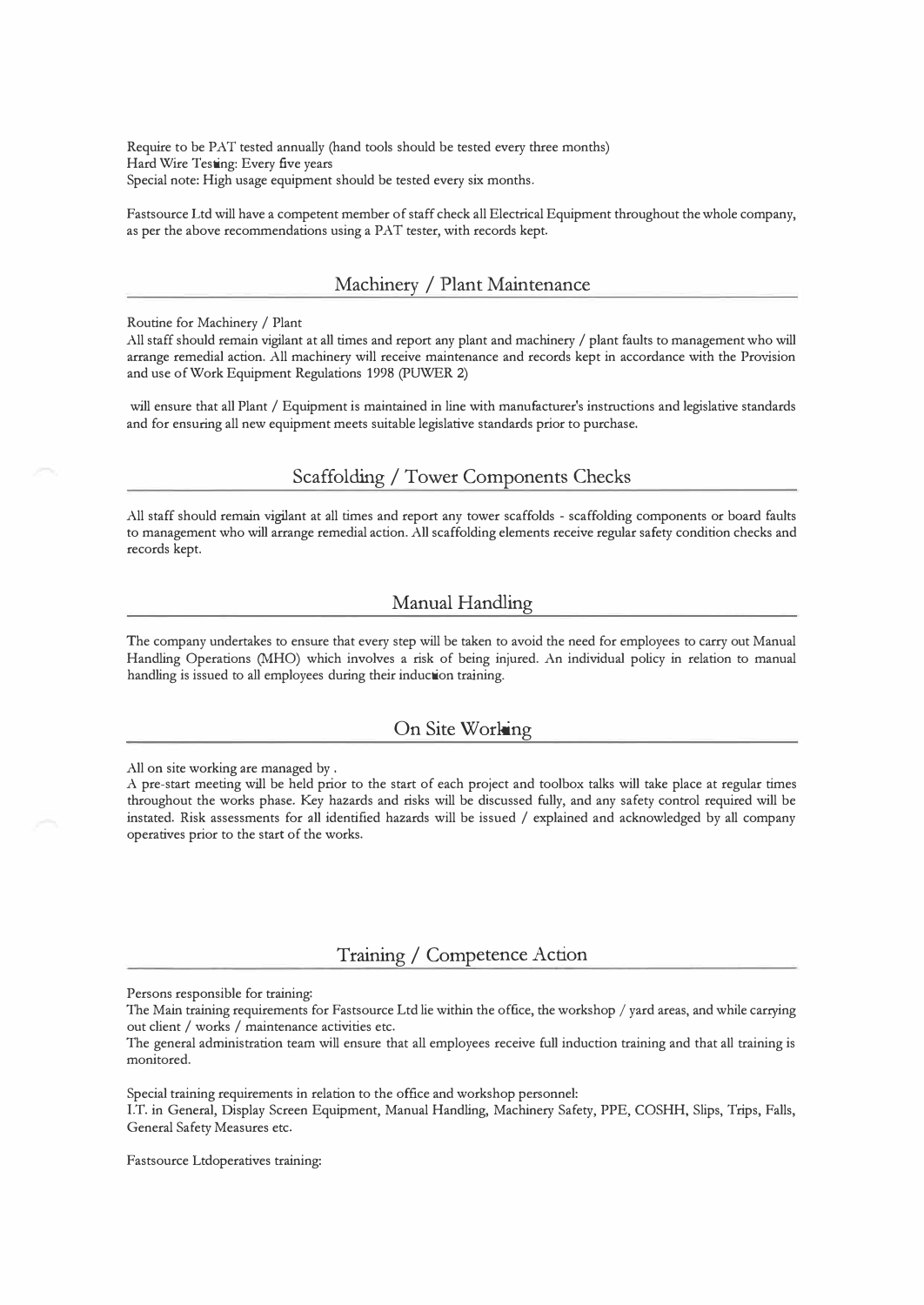Specific Health & Safety training will be provided by PERSES Ltd (as required).

Training Records: Records of all training are kept and updated as required. E.g. New equipment /machinery, staff turnover, new legislation etc.

# Visitors/ Contractors/ Disabled

All visitors are required to be signed, in and out of the premises. Meeting hosts are responsible for ensuring that their visitors know what action to take in the event of a fire-alarm or incident.

Meetings held with Disabled persons should be held where possible on the ground floor.

Meeting hosts should act as a "buddy" when they have a visitor with special needs and ensure they are assisted in the event of a fire-alarm or incident. Contractors must supply a method statement and an estimated time for their works.

### Health Surveillance

All company operatives complete an annual health check form. In the event of any additional health checks being required a third party medical specialist will be used.

# Emergency/ Fire Instruction

General Emergency / Fire Safety- Action for checking:

Escape routes: See Fire Action Plan

Fire extinguishers checked: Once yearly

Escape routes checked: Monthly

Fire evacuation drill: Six Monthly

Fire alarms tested: Weekly

Designated Fire Wardens:

#### **Fire Alarms:**

Are situated at: See Fire Action Plan.

Staff should know where they are situated.

The alarms are activated by Klaxon.

Corridors and Exits should be kept clear at all times.

Fire occurring while building and yard areas are occupied:

(1) In the event of a fire (No matter how small) sound the nearest fire alarm and contact the designated officer, giving the location he/she will contact the fire brigade.

(2) The following action should be taken to prevent the fire spreading, pending the arrival of the fire brigade. (a) Shut windows, close doors.

- (b) If you think that the fire can be simply contained providing there is NO RISK TO YOURSELF use the nearest fire extinguisher.
- (c) Do not tum off Electricity unless considered necessary.

#### **Evacuation procedure:**

- (1) On hearing the fire alarm the designated officer should evacuate all staff and any others from the building by the nearest exit
- (2) The building should be evacuated in an orderly manner by the nearest possible exit. DO NOT RUN.
- (3) Assemble in the area: (opposite the entrance gate)
	- The designated wardens will take a roll call of staff.
- (4) Do not collect personal belongings before vacating the building.
- (5) NO ONE SHOULD RE-ENTER THE BUILDING OR YARD AREAS UNTIL INSTRUCTED TO DO SO.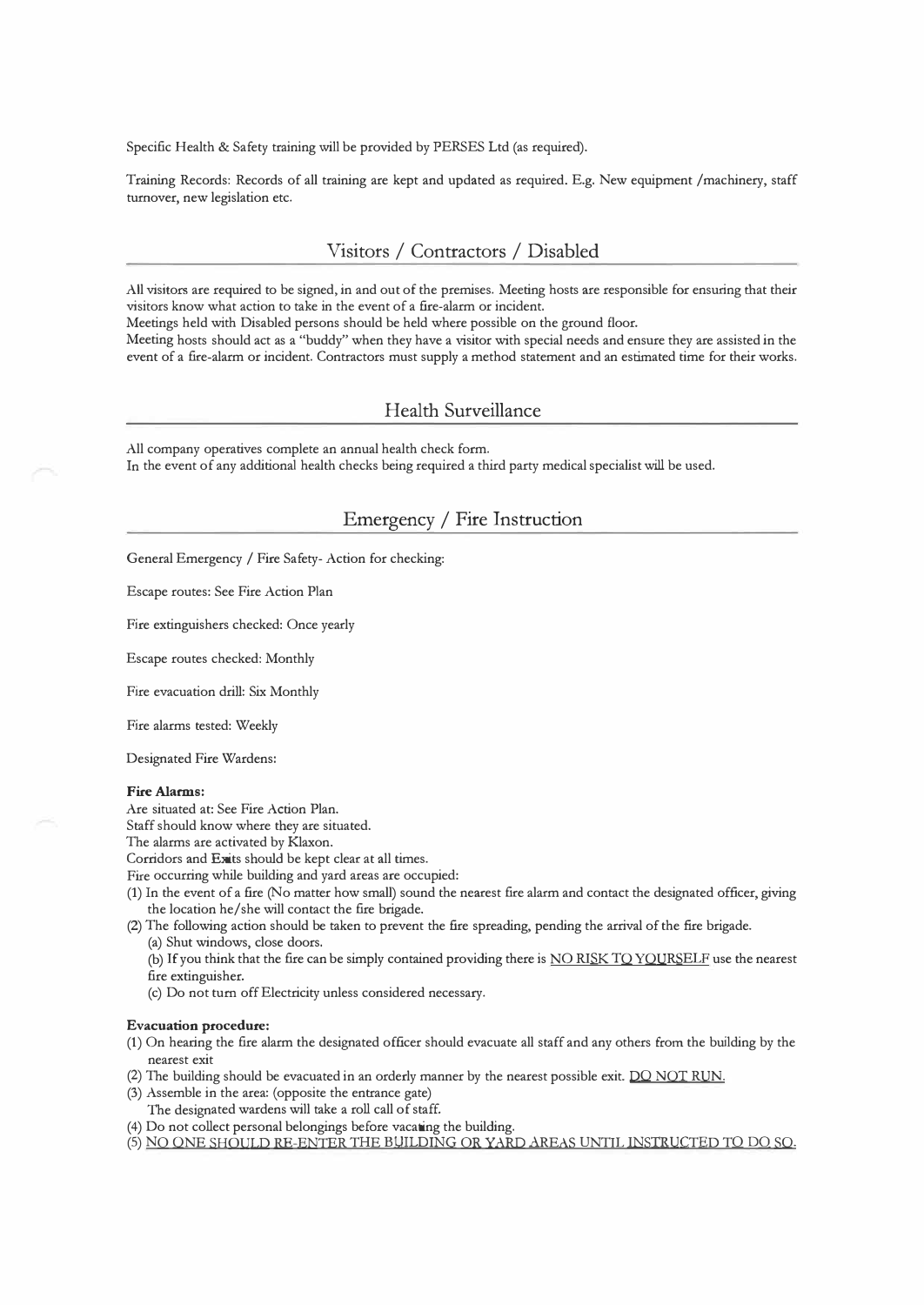#### **Principal Contractor Duties:**

The Company recognises its principal contractor statutory duties under the Construction (Design and Management) Regulations 2015. All senior management receive CPD training on the duties, roles and responsibilities that must be \_complied with, both as a principal contractor and a contractor under the regulations relating to both Non-notifiable and Notifiable works.

#### **Risk Assessments and Safe Systems of Work:**

Site specific "Risk Assessment'' and "Safe Systems of Work" for all work activities are undertaken by members of the health and safety committee and by PERSES Ltd and are held within separate company files.

All staff will be supplied with specific risk assessments, and safe systems of work, specific to their particular job activity

### **Risk Assessment and Safe Systems of Work Management:**

The Health & Safety Committee will undertake risk assessments on a yearly basis and/ or in the light on new legislative requirements. The Health & Safety Committee are responsible for all risk reduction / control improvement actions. The Management will ensure risk assessment findings are reported to all company operatives and that any actions required are implemented.

#### **Personal Protective Equipment:**

All staff will receive training in the appropriate PPE for the specific tasks to which they are employed. All PPE will be suitable and sufficient for the individual user and records kept on its condition. The issue of personal protective clothing is monitored to ensure correct compliance. All PPE will be issued free of charge.

# Young Persons

Because of their lack of experience, or absence of awareness of existing or potential risks or because they have not yet fully matured. Young persons may not be employed in a variety of situations enumerated in the ''Young Persons at Work Regulations" these are as follows:

Young persons must work under supervision at all times.

Young persons are not permitted to drive transport or lifting equipment unless fully trained and supervised, with written consent of the management.

The asbestos regulations prohibit young persons from becoming involved in any process where asbestos dust may be present.

No young person can be involved in the application of lead paint or finishing.

No young person can be allowed to operate circular saws, bench grinders or plant machinery unless training has been successfully completed with the approval of the HSE. They must be supervised in this practise at all times. A definition of a young person is that of someone who has not attained the age of 18.

# Lone Working Actions

#### Lone Working:

Persons carrying out "lone working" re, working at site / travelling to site / carrying out workshop processes etc. Key points to remember in relation to your personal safety:

Ensure your colleagues know where you are.

If travel plans change, tell your colleagues.

Make sure you can at all times make contact with others

# General Safety Rules

#### **The Office:**

Keep workplaces tidy and free from obstruction.

Do not allow rubbish to accumulate.

Do not obstruct access to doorways, fire appliances or exits.

Keep all circulation routes completely clear.

Do not for any reason stand on desks or chairs.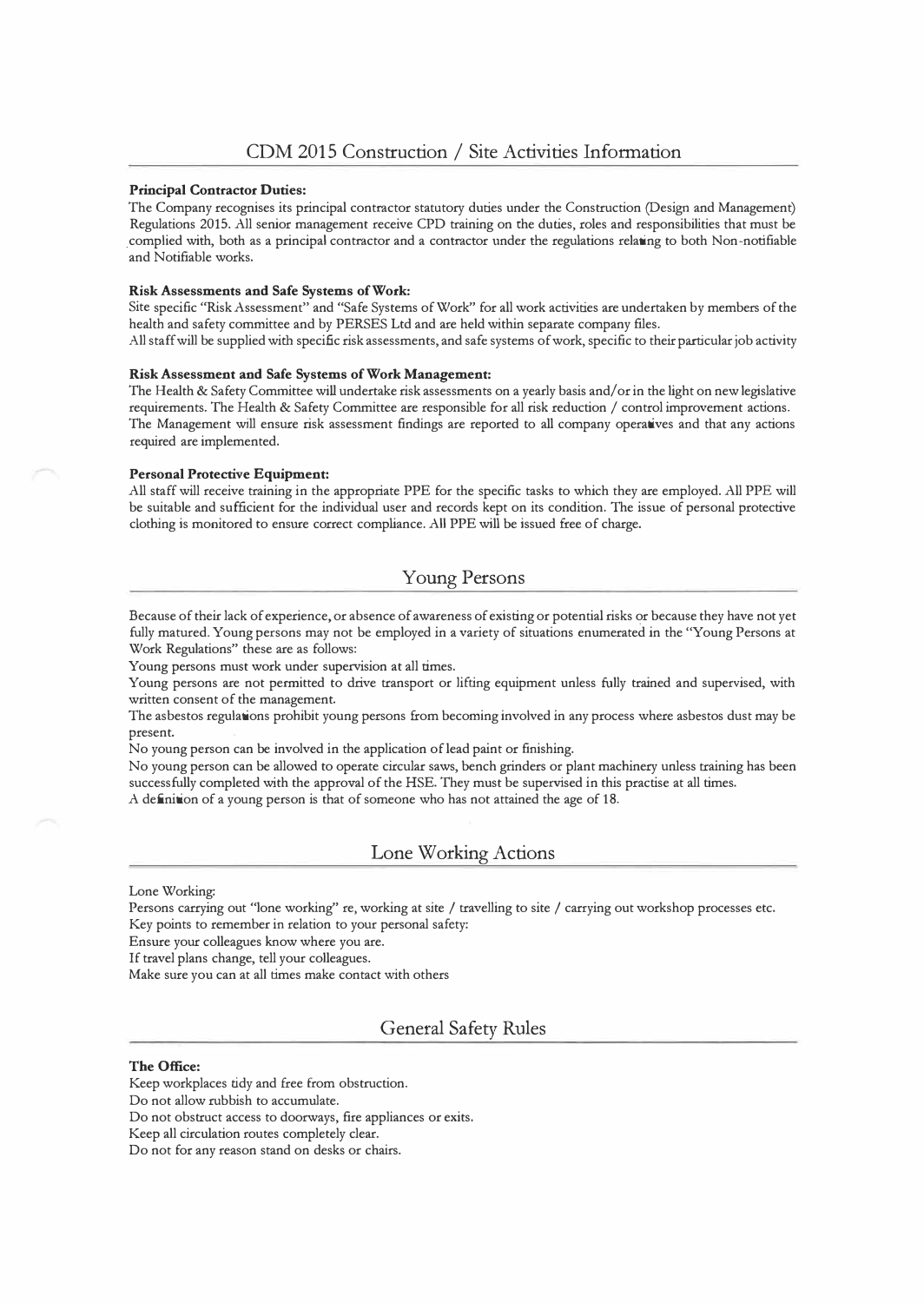Position all furniture so that cables do not become tripping hazards. Do not carry loads that might obscure your view. Do not read documents while walking or going up/ downstairs. If you spill any substance, clean it up immediately.

#### **The Workshop / Yard Areas:**

Keep all workshop / yard areas tidy and free from obstruction. Do not allow rubbish to accumulate. After use always lock away any Hazardous Substances. Do not obstruct access to doorways, fire appliances or exits. Always follow correct procedures when using workshop machinery. Do not carry loads that are obviously too heavy - get assistance. If you spill any substance in any area of the workshop, clean it up immediately. Never stack materials too high or in an unstable manner. Do not carry objects which obscure your view Always ensure you use the appropriate PPE for all workshop tasks. Always stay alert to the use of the forklifts

#### **The Site Works:**

Keep all site works tidy and free from obstruction (Good Housekeeping). Never park any vehicle within the works area where it creates a hazard. Do not allow rubbish to accumulate. Always follow correct procedures when using site machinery. Do not carry loads that are obviously too heavy - get assistance. If you spill any substance in any area of the site, clean it up immediately. Never stack materials too high or in an unstable manner. Always ensure you use the appropriate PPE for all site work tasks. Never use any equipment that you have not been trained for.

### Special Instruction Actions

Health & Safety Regulations Information Instruction

All staff are required to read and acknowledge this Policy together with any other health and safety documentation supplied, as they are indelibly linked to this Policy and must be adhered to.

#### Smoking

Fastsource Ltd expects all its employees to follow the requirements of the No Smoking Act.

### Medical Examinations / Health Surveillance

Where deemed necessary, due to the nature of the job envisaged, a prospective employee may be asked to attend a pre-employment medical examination. If circumstances, such as high sickness rates, specific symptoms etc., indicate there could be a problem in the workplace, the employee concerned shall require to be medically examined to establish the cause of such.

Noise

Health surveillance is carried out annually for all workshop operatives.

### Special Duties

is responsible for carrying out safety inspections.